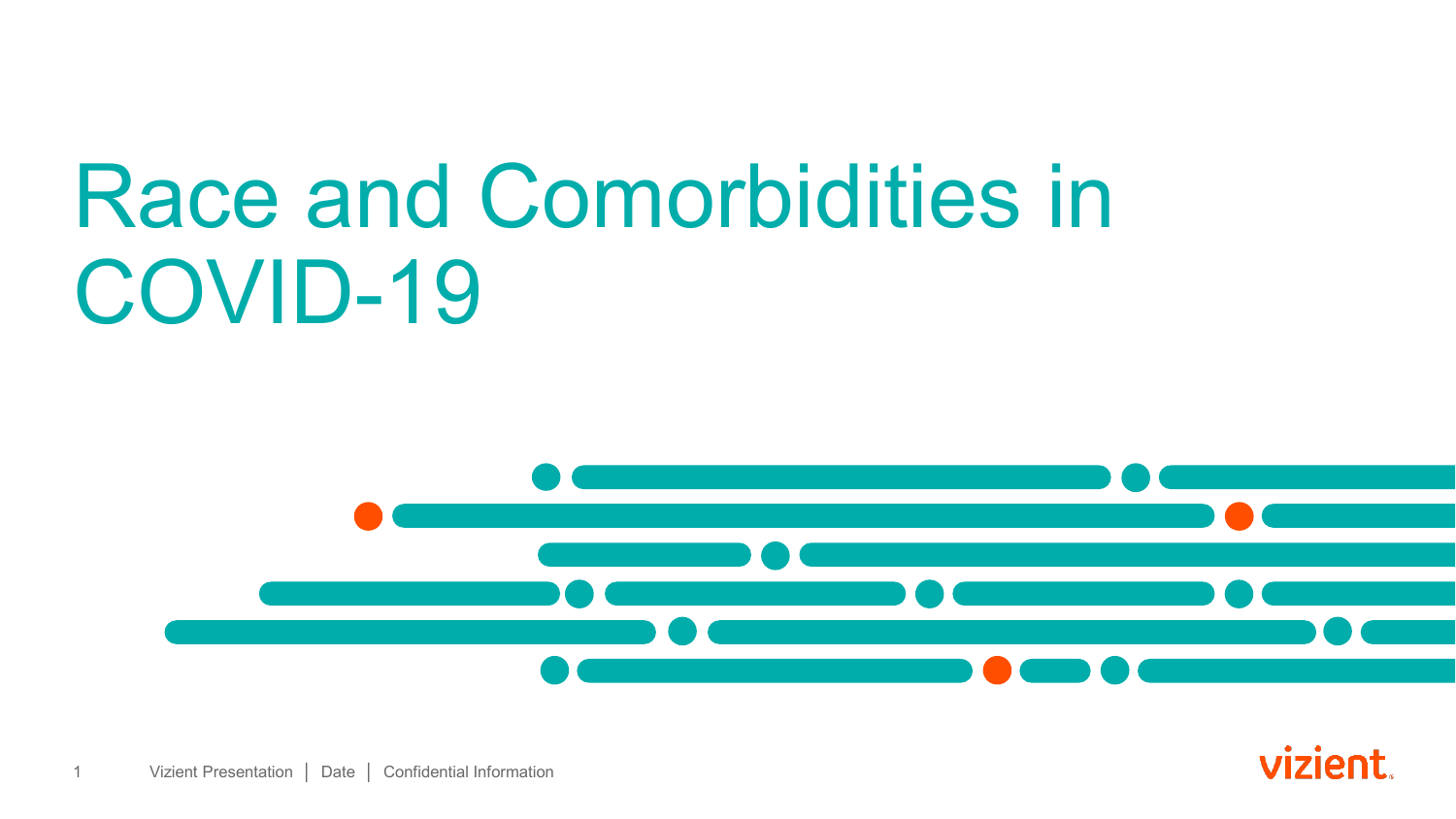

Beth Godsey, MBA, MSPA, and Heather Blonsky, MS, have no financial conflicts of interest to disclose.

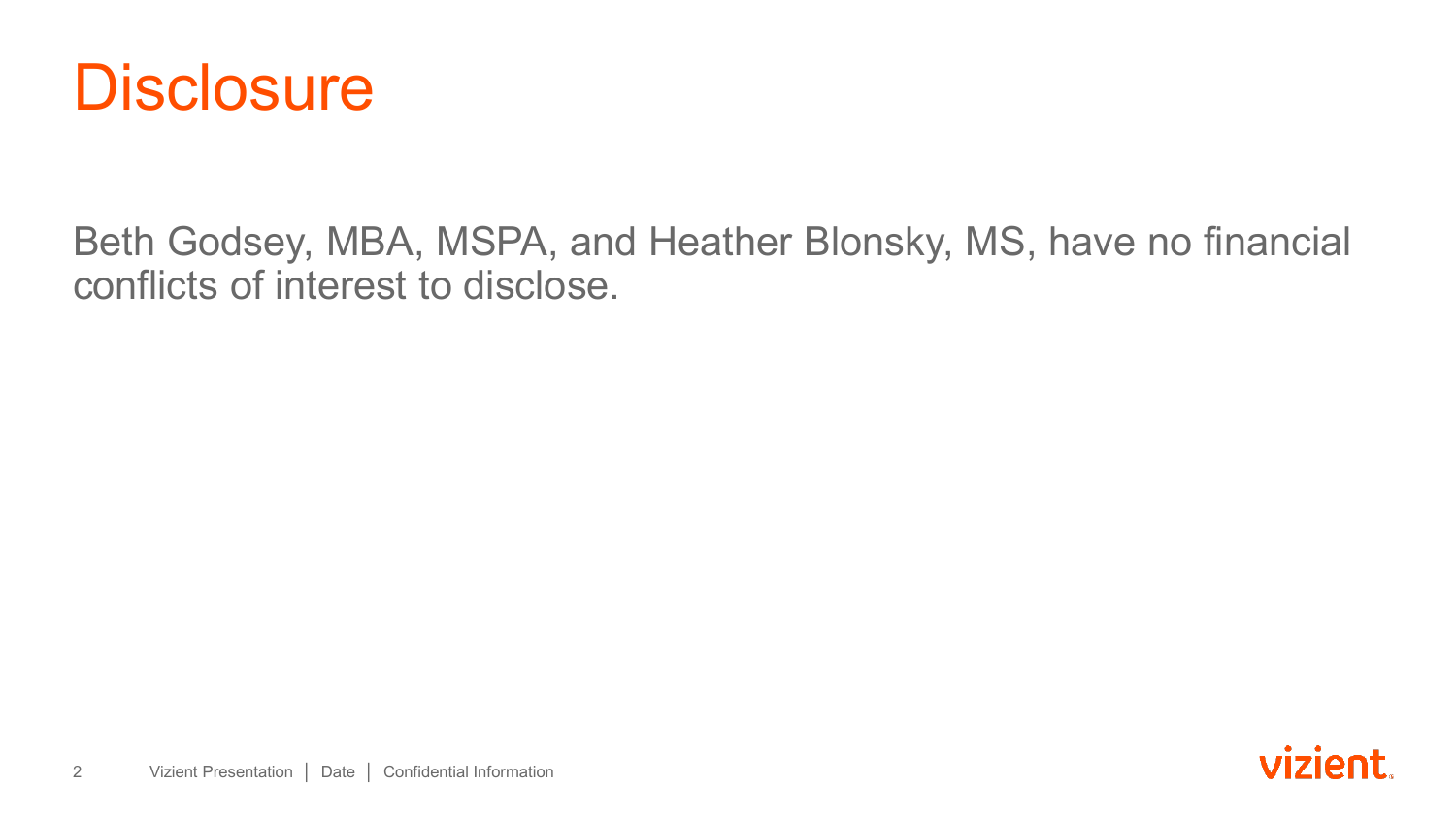# Learning Objectives

Describe how organizations are developing strategies to identify and address social determinants of health needs for vulnerable patient populations.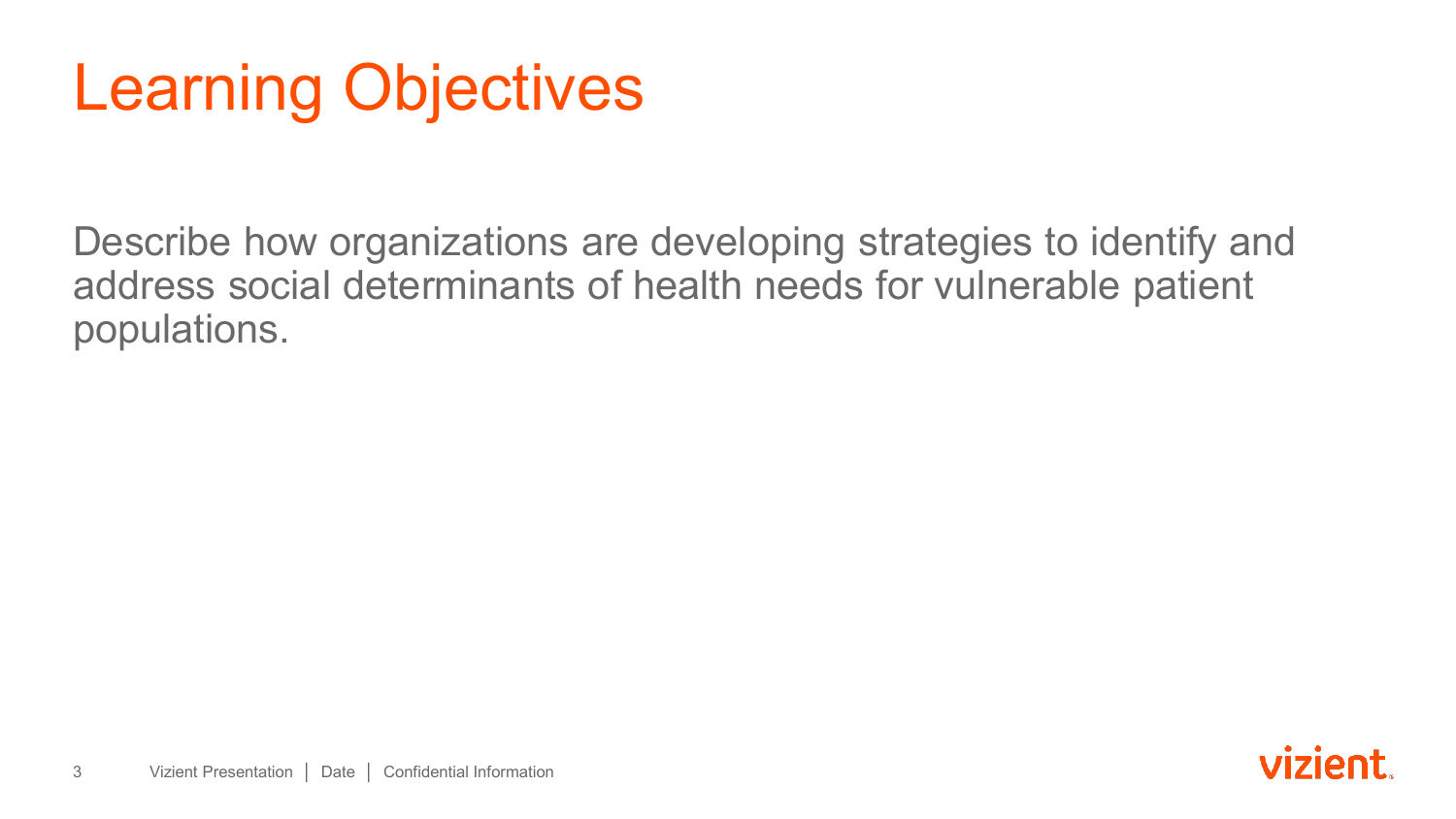# COVID-19 Admissions Vary by Race

Although age is a principal driver of COVID-19 diagnosis rates and outcomes, Black and Hispanic patients are diagnosed with COVID-19 at a rate far higher than their proportion of the population.

Question:

To what extent do different rates of comorbidities in different Race/Ethnicity groups explain different rates of COVID-19?

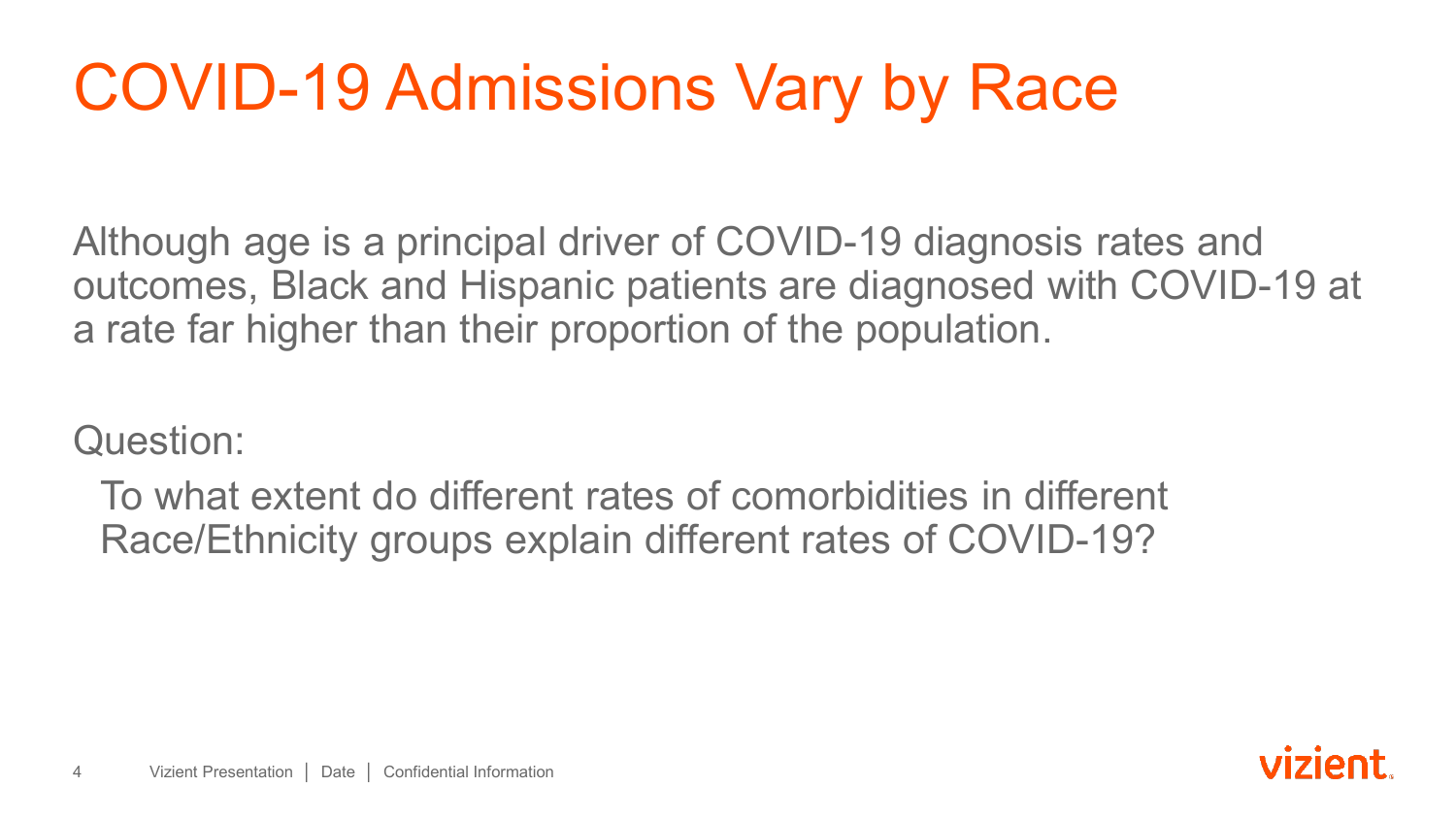#### Black and Hispanic Patients are Much More Frequently Diagnosed with COVID-19



vizient.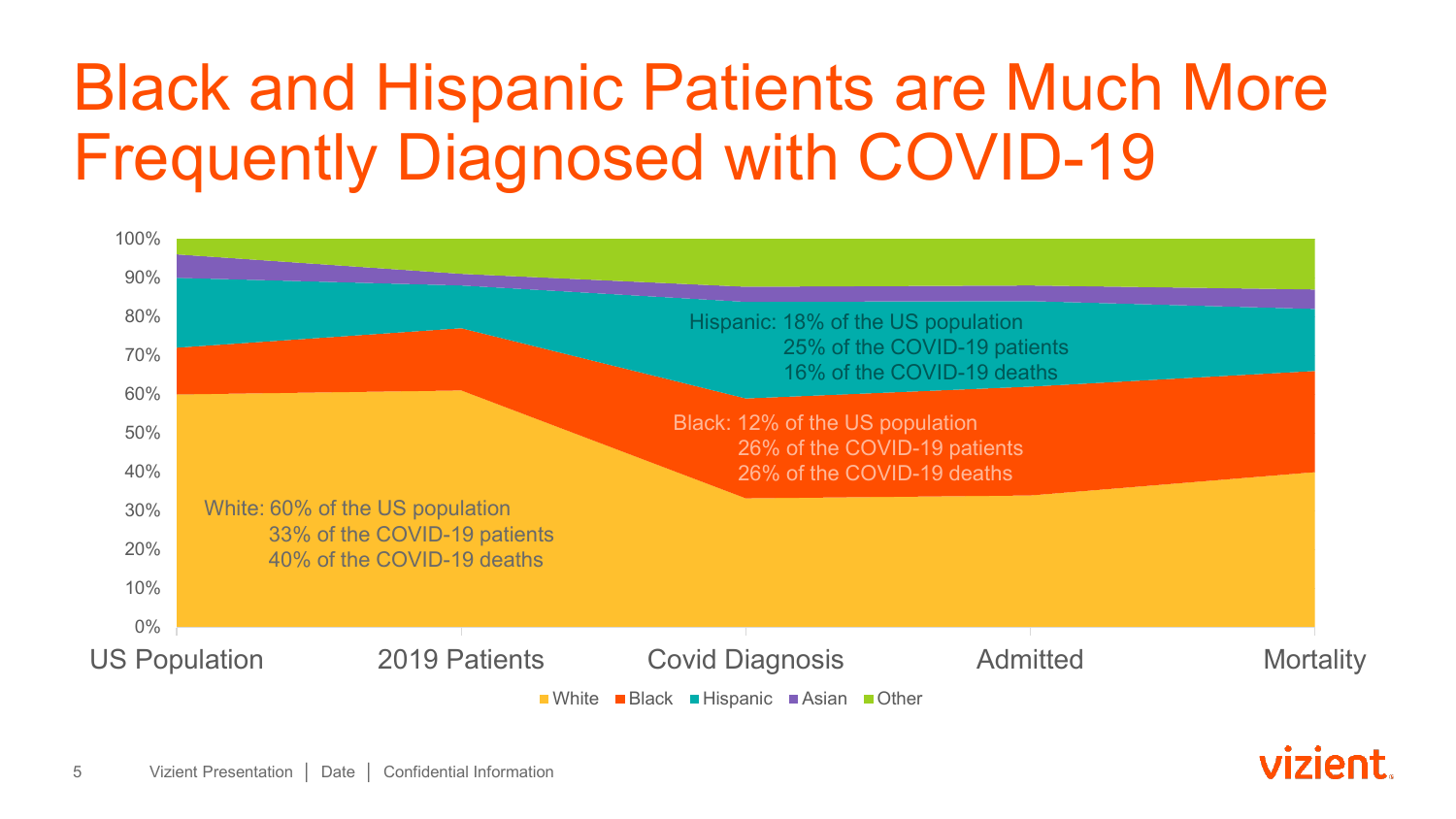#### Black and Hispanic Patients Are At Higher Risk of COVID-19 Diagnosis For Their Age

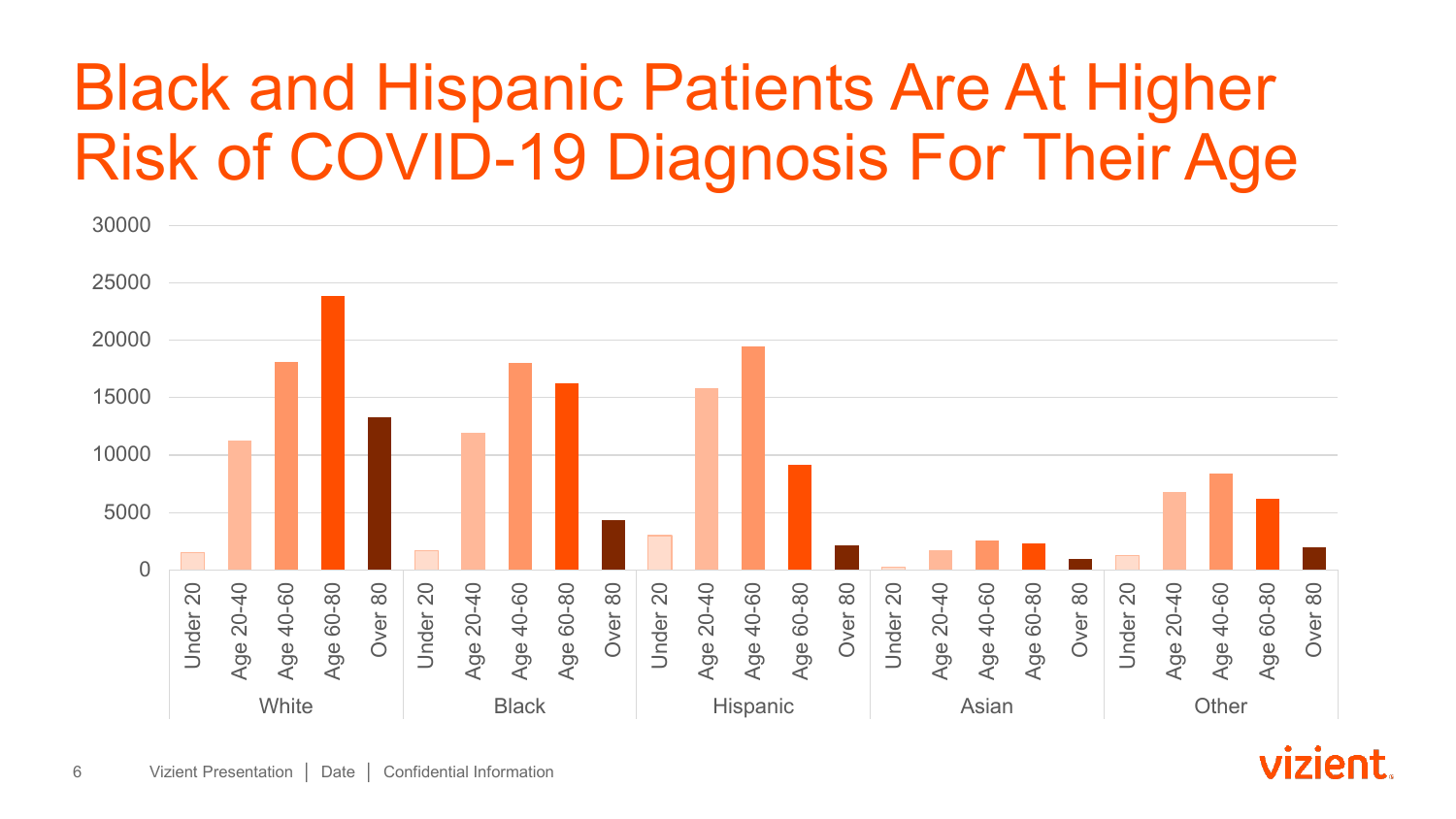## Black and Hispanic Patients Have Higher Rates of Comorbidities For Their Age



 $\blacksquare$ <20 20-40 40-60 60-80  $\blacksquare$ >80

vizient.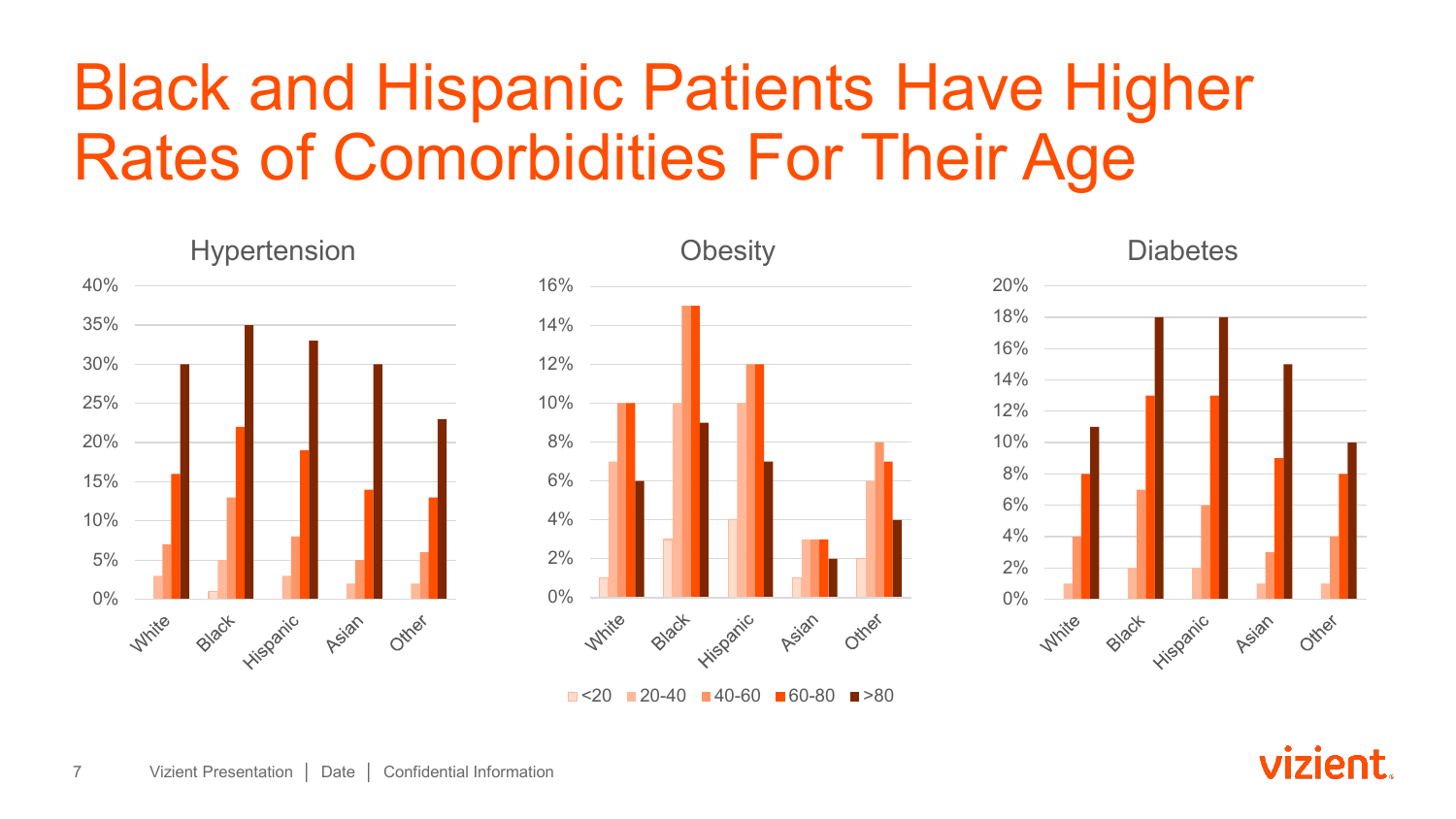#### COVID-19 Diagnosis Risk By Comorbidities Varies by Age and Race/Ethnicity



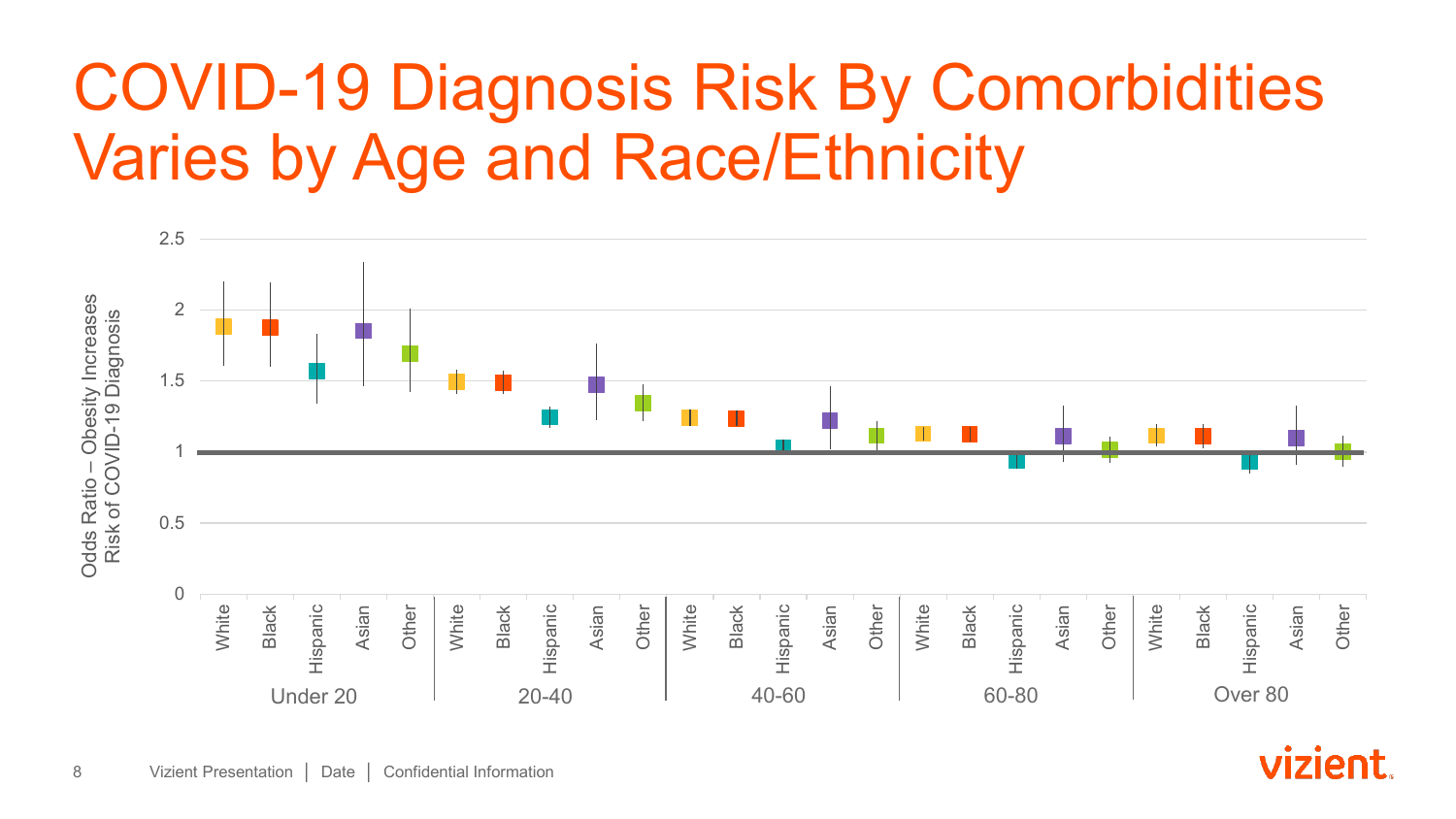#### Black and Hispanic Patients Have Additional Risk Not Explained by Comorbidities



vizient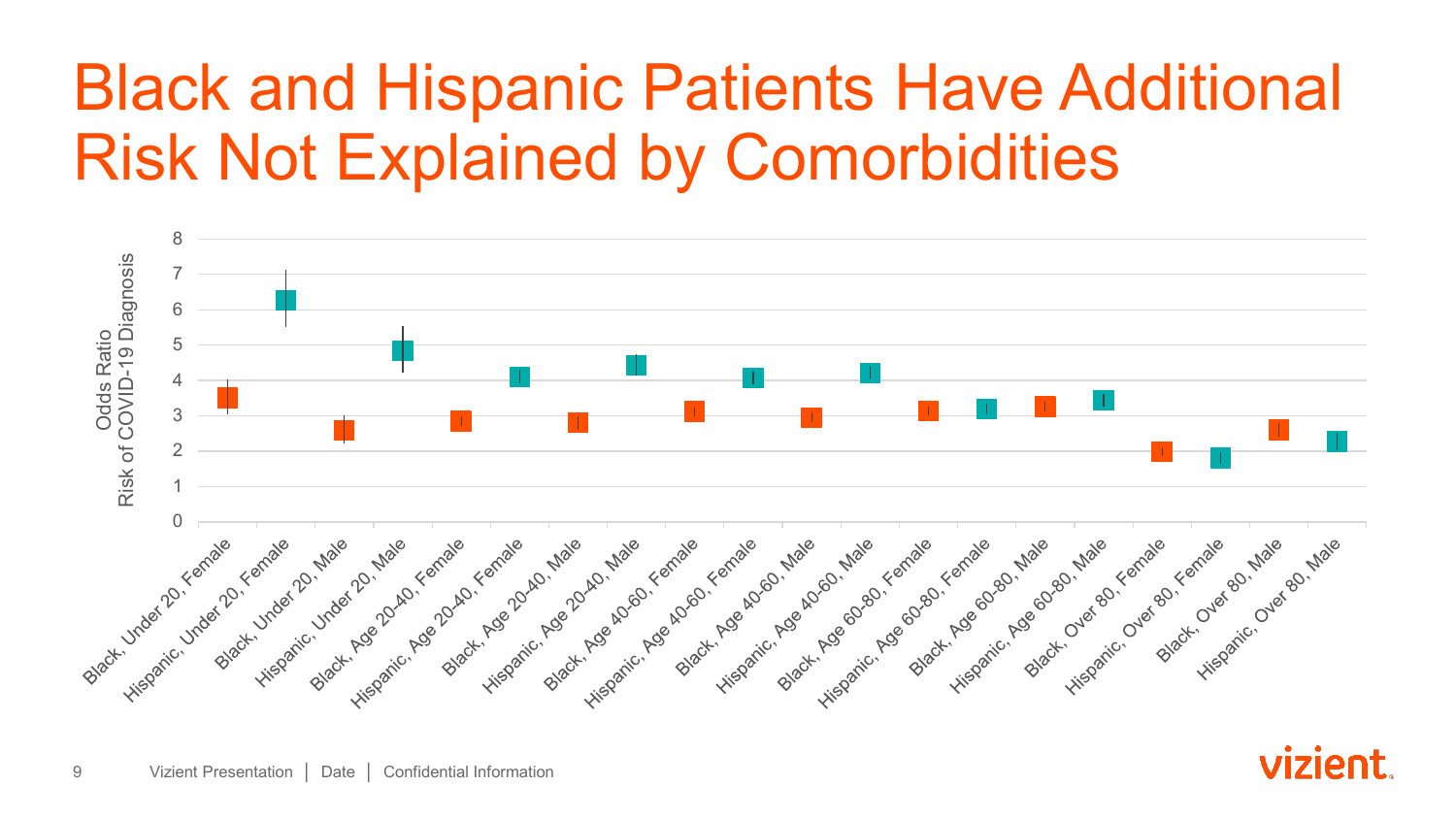# A Majority of COVID-19 Patients Are New

**More than half of our members' COVID-19 patients have no prior history, since January 2019.**

These "new" patients are:

- Younger than returning patients
- Less likely to have comorbidities
- Far more frequently male
- Much more often Hispanic or Other, less often Black or White.

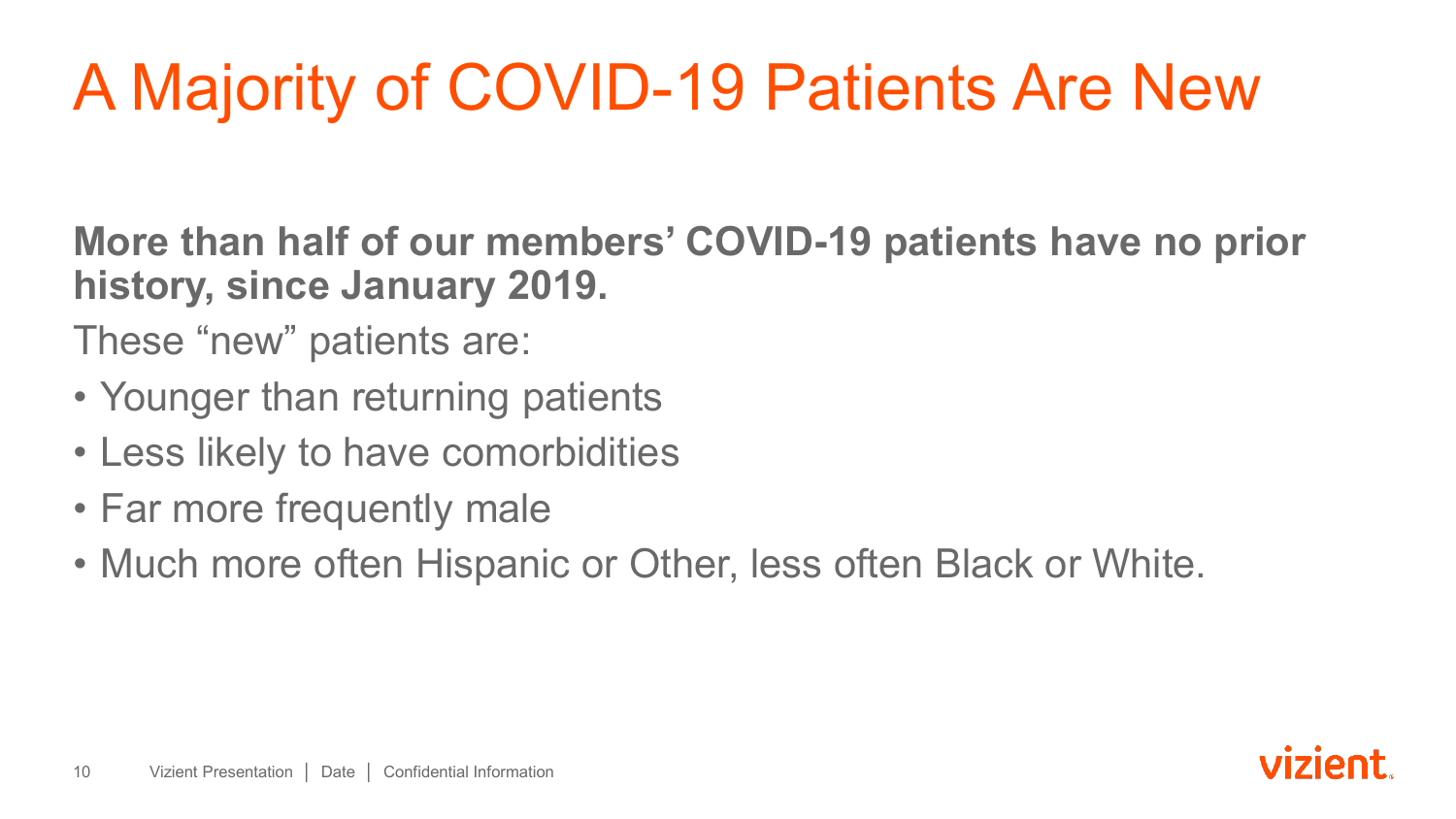### New Patients Have Worse Outcomes

**Despite lower incidence of comorbidities, patients without a recent history of care have significantly worse outcomes.**

Among all new patients with COVID-19:

odds of admission are 2.11 times that of an established patient Among admitted new patients with COVID-19:

> odds of an ICU stay are 1.34 times that of an established patient odds of mortality are 1.16 that of an established patient

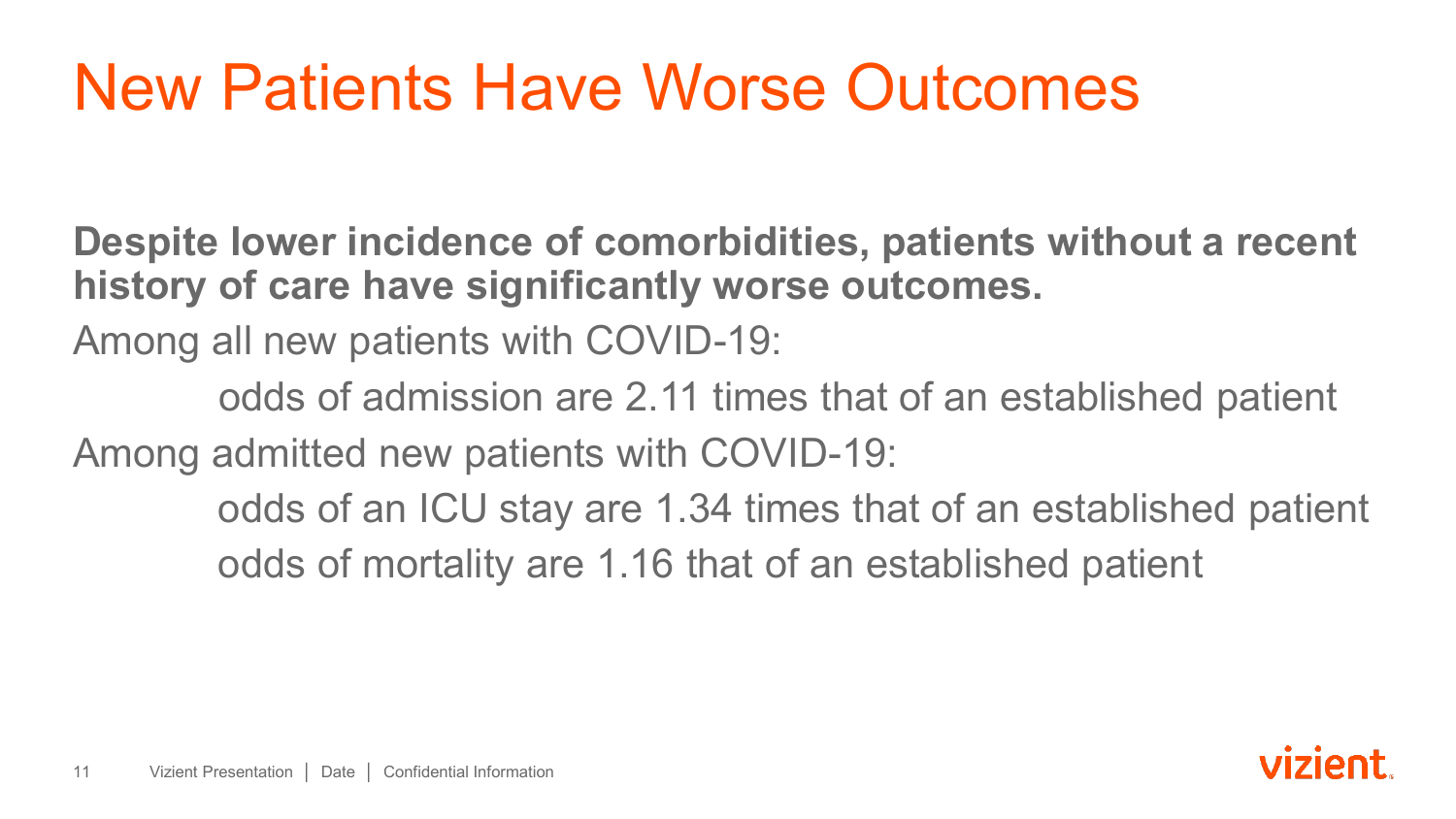#### Comorbidities and New Patients Explain Some of the Race/Ethnicity Distribution

**To what extent are higher rates of COVID-19 attributable to higher rates of comorbidities in different Race/Ethnicity groups?**

Some but not all of the racial disparities appear to be attributable to higher rates of comorbidities.

There is additional risk to Black and Hispanic patients that cannot be attributed to the comorbidities we investigated.

More than half of COVID-19 diagnoses involve patients who have no recent history with our member institutions.